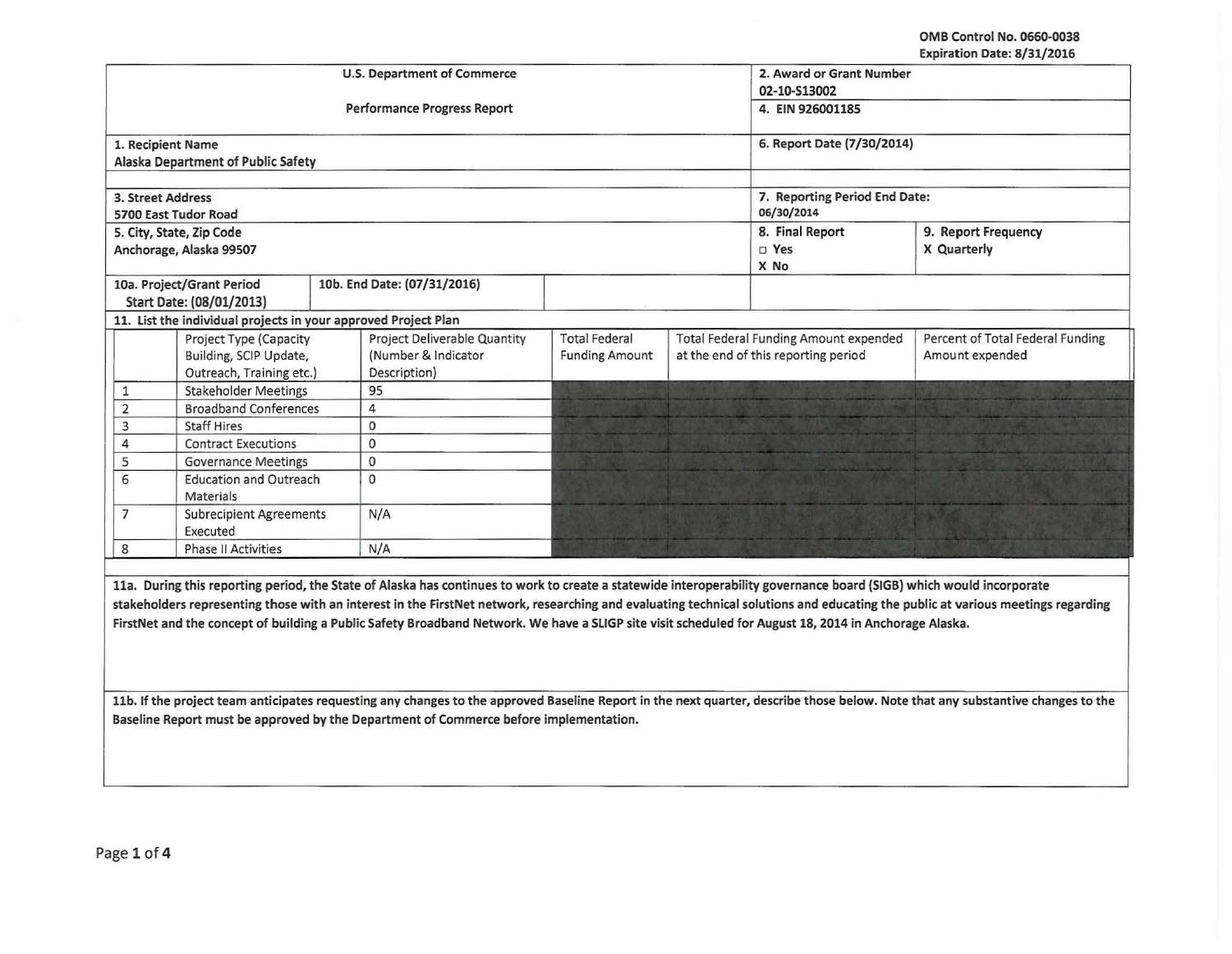I

llc. Provide any other information that would be useful to NTIA as it assesses this project's progress.

11d. Describe any success stories or best practices you have identified. Please be as specific as possible.

12. Personnel

12a. If the project is not fully staffed, describe how any lack of staffing may impact the project's time line and when the project will be fully staffed.

No impact to the project timeline is anticipated at this time due to the absence. We anticipate a replacement in the near future.

## 12b. Staffing Table

| Job Title                                                                                                                | FTE % | <b>Project(s) Assigned</b>                                                                                                                                                                                                                                                                                                                                                                                                                                                                                                                                                                                                              | Change                                                          |
|--------------------------------------------------------------------------------------------------------------------------|-------|-----------------------------------------------------------------------------------------------------------------------------------------------------------------------------------------------------------------------------------------------------------------------------------------------------------------------------------------------------------------------------------------------------------------------------------------------------------------------------------------------------------------------------------------------------------------------------------------------------------------------------------------|-----------------------------------------------------------------|
| Deputy Director, Department of Public Safety, Alaska<br>State Troopers - State Designated Point of Contact               | 8     | Alaska State Point of Contact / Grant Program Manager (Non-Federal in-kind match):<br>The Grant Program Manager will provide oversight for the SLIGP grant, ensuring that<br>all activities are completed on time and within budget. The Grant Program Manager<br>will be the primary point of contact for consultation with FirstNet, and will work to<br>create the State's governance structure through a series of meetings, conferences and<br>facilitation by professional consultants to establish governance structure for the<br>Statewide Interoperable Governing Body (SIGB), and assist in Project Management<br>activities | No Change                                                       |
| Telecommunications Special Projects Administrator,<br>Department of Administration, Division of Enterprise<br>Technology | 20    | Telecom Special Projects Administrator (TSPA), Department of Administration,<br>Enterprise Technology Services (Non-Federal in-kind match): The TSPA will be the<br>technical lead for all aspects of SLIGP grant activities                                                                                                                                                                                                                                                                                                                                                                                                            | Individual left position<br>- no replacement as of<br>this time |
| Statewide 9-1-1 Coordinator                                                                                              | 25    | The Statewide 911 Coordinator will work with the Program Manager and to execute<br>the project plan, assist in outreach and training, and assist with the creation of the<br>Governance Structure.                                                                                                                                                                                                                                                                                                                                                                                                                                      | No Change                                                       |

Add Row Remove Row

## 13. Subcontracts (Vendors and/or Subrecipients)

13a. Subcontracts Table -Include all subcontractors. The totals from this table must equal the "Subcontracts Total" in Question 14f.

| Name | <b>Subcontract Purpose</b>                         | Гуре<br>(Vendor/Subrec.) | RFP/RFQ<br>Issued<br>(Y/N) | Contract<br>Executed<br>(Y/N) | Start<br>Date | End<br>Date    | <b>Total Federal</b><br><b>Funds Allocated</b> | <b>Total Matching</b><br><b>Funds Allocated</b> | Project and % Assigned |
|------|----------------------------------------------------|--------------------------|----------------------------|-------------------------------|---------------|----------------|------------------------------------------------|-------------------------------------------------|------------------------|
| TBD  | <b>Project Management:</b><br>Track and manage all | Vendor                   | N                          | N                             | N/A           | 07/31/<br>2016 | \$459,000                                      | \$0                                             |                        |

Page 2 of 4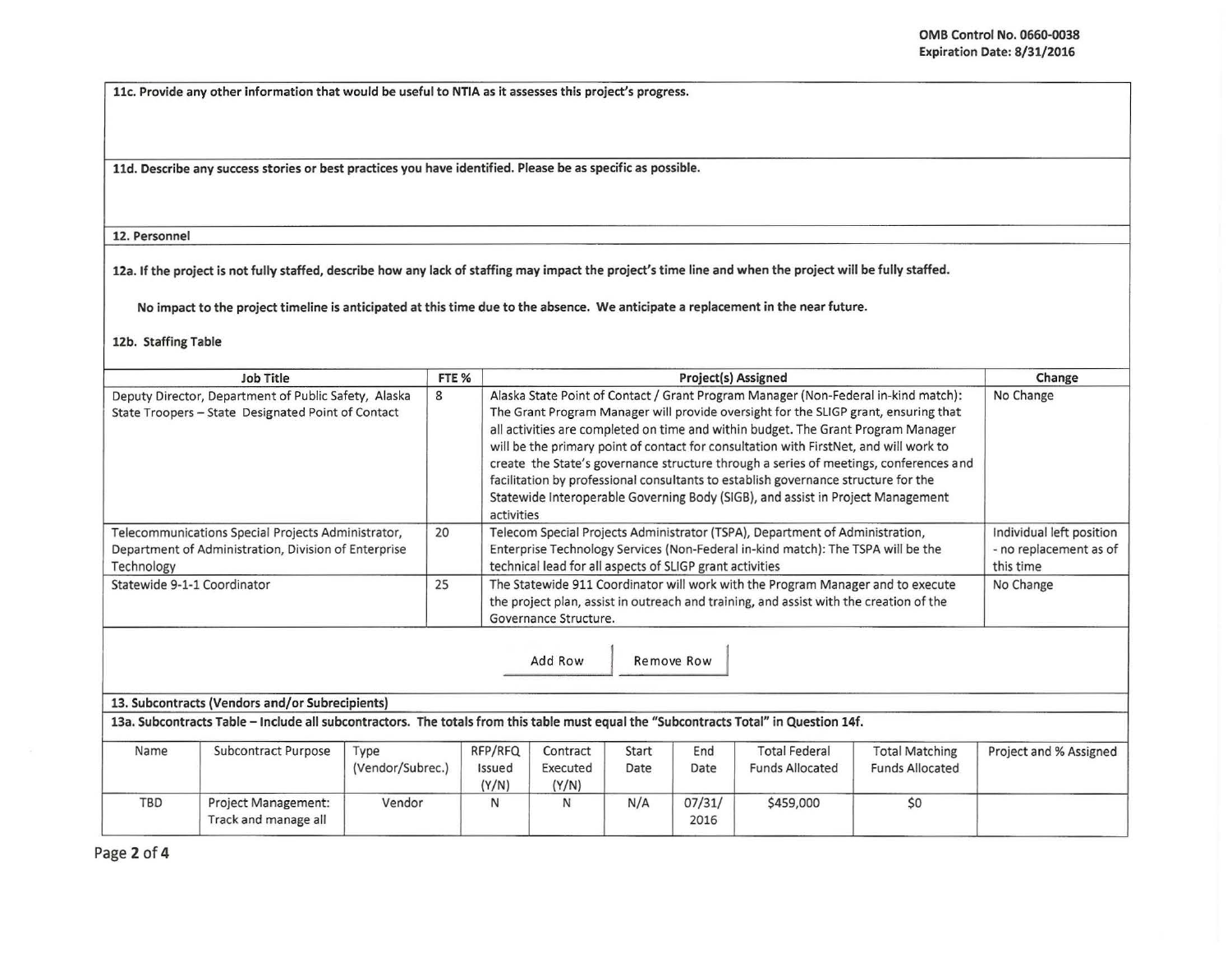|                                                                                                                                                                                                 | aspects of the project                                                                                                                                           |                                                                             |                                       |           |                            |     |                                      |                                                |     |                          |
|-------------------------------------------------------------------------------------------------------------------------------------------------------------------------------------------------|------------------------------------------------------------------------------------------------------------------------------------------------------------------|-----------------------------------------------------------------------------|---------------------------------------|-----------|----------------------------|-----|--------------------------------------|------------------------------------------------|-----|--------------------------|
| TBD                                                                                                                                                                                             | Website Development<br>& Maintenance:<br>Create and maintain a<br>website for the<br>purpose of public<br>awareness and<br>education on the<br><b>PSBN</b>       |                                                                             | Vendor                                | N         | N                          | N/A | 07/31/<br>2016                       | \$402,300                                      | \$0 |                          |
| TBD                                                                                                                                                                                             | (Phase II) Data<br>Collection: Gather<br>information about<br>existing infrastructure,<br>potential users, and<br>other information as<br>requested by FirstNet. |                                                                             | Vendor                                | ${\sf N}$ | ${\sf N}$                  | N/A | 07/31/<br>2016                       | 1,002,935                                      | \$0 |                          |
| Add Row<br>Remove Row                                                                                                                                                                           |                                                                                                                                                                  |                                                                             |                                       |           |                            |     |                                      |                                                |     |                          |
|                                                                                                                                                                                                 |                                                                                                                                                                  | 13b. Describe any challenges encountered with vendors and/or subrecipients. |                                       |           |                            |     |                                      |                                                |     |                          |
| <b>NONE</b>                                                                                                                                                                                     |                                                                                                                                                                  |                                                                             |                                       |           |                            |     |                                      |                                                |     |                          |
| 14. Budget Worksheet                                                                                                                                                                            |                                                                                                                                                                  |                                                                             |                                       |           |                            |     |                                      |                                                |     |                          |
|                                                                                                                                                                                                 |                                                                                                                                                                  |                                                                             |                                       |           |                            |     |                                      |                                                |     |                          |
| Columns 2, 3 and 4 must match your current project budget for the entire award, which is the SF-424A on file.<br>Only list matching funds that the Department of Commerce has already approved. |                                                                                                                                                                  |                                                                             |                                       |           |                            |     |                                      |                                                |     |                          |
| Project Budget Element (1)                                                                                                                                                                      |                                                                                                                                                                  | <b>Federal Funds</b><br>Awarded (2)                                         | <b>Approved Matching</b><br>Funds (3) |           | <b>Total Budget</b><br>(4) |     | <b>Federal Funds</b><br>Expended (5) | <b>Approved Matching Funds</b><br>Expended (6) |     | Total Funds Expended (7) |
| a. Personnel Salaries                                                                                                                                                                           |                                                                                                                                                                  | \$0                                                                         | \$152,404                             |           | \$152,404                  |     | \$0                                  | \$35,967                                       |     | \$35,967                 |
| b. Personnel Fringe Benefits                                                                                                                                                                    |                                                                                                                                                                  | \$0                                                                         | \$86,375                              |           | \$86,375                   |     | \$0                                  | \$18,144                                       |     | \$18,144                 |
| c. Travel                                                                                                                                                                                       |                                                                                                                                                                  | \$122,859                                                                   | \$44,111                              |           | \$166,970                  |     | \$5,916                              | \$6,001                                        |     | \$11,918                 |
| d. Equipment                                                                                                                                                                                    |                                                                                                                                                                  | \$0                                                                         | \$0                                   |           | \$0                        |     | \$0                                  | \$0                                            |     | \$0                      |
| e. Materials/Supplies                                                                                                                                                                           |                                                                                                                                                                  | \$13,441                                                                    | \$0                                   |           | \$13,441                   |     | \$0                                  | \$0                                            |     | \$0                      |
| f. Subcontracts Total                                                                                                                                                                           |                                                                                                                                                                  | \$1,864,235                                                                 | \$0                                   |           | \$1,864,235                |     | \$0                                  | \$0                                            |     | \$0                      |
| g. Other                                                                                                                                                                                        |                                                                                                                                                                  | \$5,334                                                                     | \$0                                   |           | \$5,334                    |     | \$0                                  | \$0                                            |     | \$0                      |
| <b>Indirect Costs</b>                                                                                                                                                                           |                                                                                                                                                                  | \$0                                                                         | \$218,577                             |           | \$218,577                  |     | \$0                                  | \$0                                            |     | \$0                      |
| h. Total Costs                                                                                                                                                                                  |                                                                                                                                                                  | \$2,005,869                                                                 | \$501,467                             |           | \$2,507,336                |     | \$5,916                              | \$60,113                                       |     | \$66,029                 |
| i. % of Total                                                                                                                                                                                   |                                                                                                                                                                  | 80%                                                                         | 20%                                   |           | 100%                       |     | 9%                                   | 91%                                            |     | 100%                     |